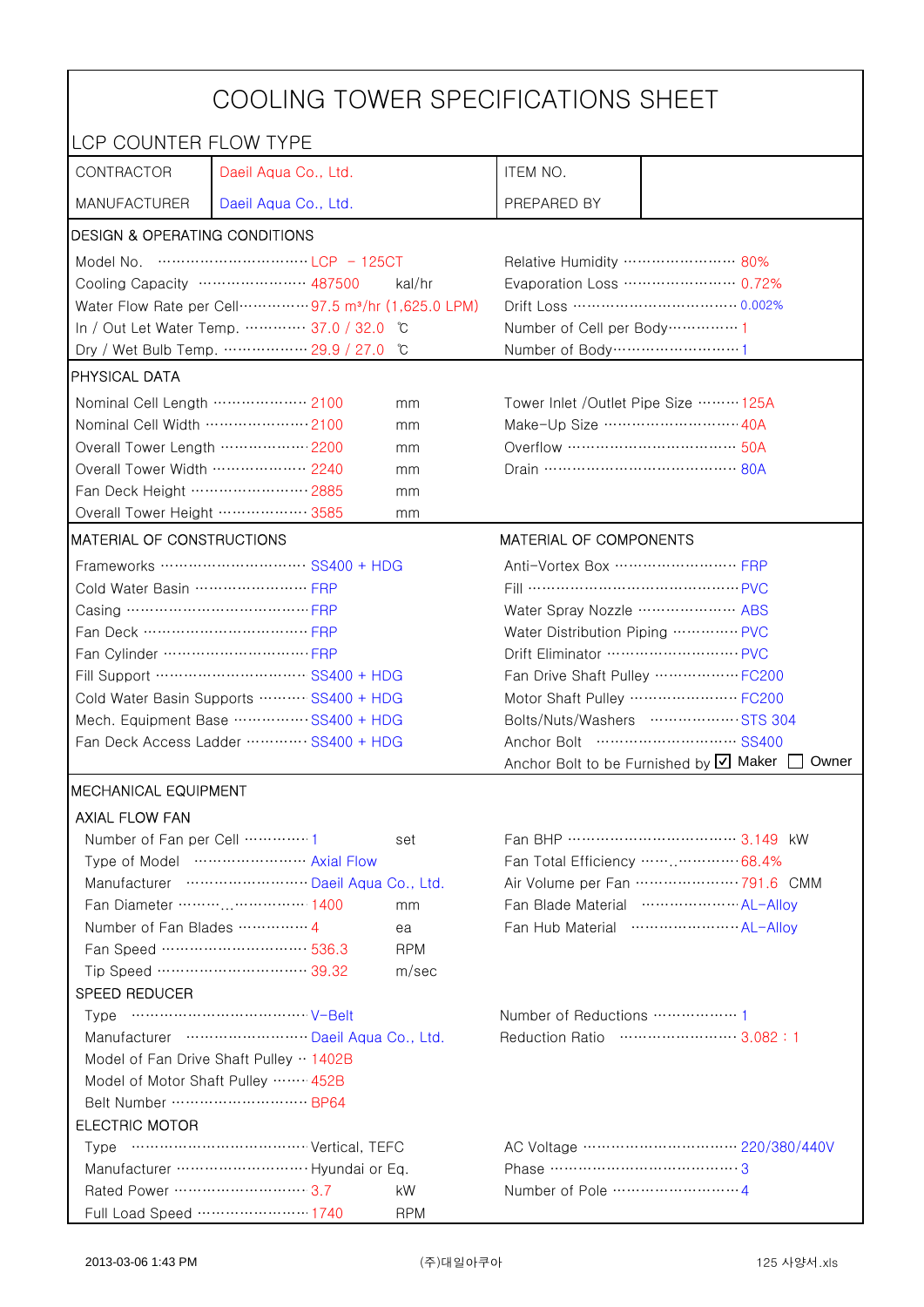| COOLING TOWER SPECIFICATIONS SHEET                                       |                                                                                                                                                                                                                                                                                                                                      |                                |                                                    |                                                       |  |
|--------------------------------------------------------------------------|--------------------------------------------------------------------------------------------------------------------------------------------------------------------------------------------------------------------------------------------------------------------------------------------------------------------------------------|--------------------------------|----------------------------------------------------|-------------------------------------------------------|--|
| LCP COUNTER FLOW TYPE                                                    |                                                                                                                                                                                                                                                                                                                                      |                                |                                                    |                                                       |  |
| CONTRACTOR                                                               | Daeil Aqua Co., Ltd.                                                                                                                                                                                                                                                                                                                 |                                | ITEM NO.                                           |                                                       |  |
| <b>MANUFACTURER</b>                                                      | Daeil Aqua Co., Ltd.                                                                                                                                                                                                                                                                                                                 |                                | PREPARED BY                                        |                                                       |  |
| <b>DESIGN &amp; OPERATING CONDITIONS</b>                                 |                                                                                                                                                                                                                                                                                                                                      |                                |                                                    |                                                       |  |
|                                                                          | Model No. $\cdots$ $\cdots$ $\cdots$ $\cdots$ $\cdots$ $\cdots$ $\cdots$ $\cdots$ $\cdots$ $\cdots$ $\cdots$ $\cdots$ $\cdots$ $\cdots$ $\cdots$ $\cdots$ $\cdots$ $\cdots$ $\cdots$ $\cdots$ $\cdots$ $\cdots$ $\cdots$ $\cdots$ $\cdots$ $\cdots$ $\cdots$ $\cdots$ $\cdots$ $\cdots$ $\cdots$ $\cdots$ $\cdots$ $\cdots$ $\cdots$ |                                | Relative Humidity …………………… 80%                     |                                                       |  |
|                                                                          | Cooling Capacity ………………… 975000                                                                                                                                                                                                                                                                                                      | kal/hr                         | Evaporation Loss …………………… 0.72%                    |                                                       |  |
|                                                                          | Water Flow Rate per Cell ··············· 195 m <sup>3</sup> /hr (3,250.0 LPM)                                                                                                                                                                                                                                                        |                                |                                                    |                                                       |  |
|                                                                          | In / Out Let Water Temp.  37.0 / 32.0                                                                                                                                                                                                                                                                                                | C °                            | Number of Cell per Body ··············· 2          |                                                       |  |
|                                                                          | Dry / Wet Bulb Temp.  29.9 / 27.0                                                                                                                                                                                                                                                                                                    | °C                             | Number of Body ··································1 |                                                       |  |
| <b>PHYSICAL DATA</b>                                                     |                                                                                                                                                                                                                                                                                                                                      |                                |                                                    |                                                       |  |
| Nominal Cell Length  2100                                                |                                                                                                                                                                                                                                                                                                                                      | mm                             | Tower Inlet /Outlet Pipe Size ……… 125A             |                                                       |  |
| Nominal Cell Width 2100                                                  |                                                                                                                                                                                                                                                                                                                                      | mm                             | Make-Up Size ……………………… 40A                         |                                                       |  |
| Overall Tower Length ……………… 4400                                         |                                                                                                                                                                                                                                                                                                                                      | mm                             | Overflow …………………………… 50A                           |                                                       |  |
| Overall Tower Width  2240                                                |                                                                                                                                                                                                                                                                                                                                      | mm                             |                                                    |                                                       |  |
| Fan Deck Height …………………… 3035                                            |                                                                                                                                                                                                                                                                                                                                      | mm                             |                                                    |                                                       |  |
| Overall Tower Height ……………… 3735                                         |                                                                                                                                                                                                                                                                                                                                      | mm                             |                                                    |                                                       |  |
| <b>MATERIAL OF CONSTRUCTIONS</b>                                         |                                                                                                                                                                                                                                                                                                                                      |                                | MATERIAL OF COMPONENTS                             |                                                       |  |
|                                                                          | Frameworks  SS400 + HDG                                                                                                                                                                                                                                                                                                              |                                | Anti-Vortex Box …………………… FRP                       |                                                       |  |
| Cold Water Basin  FRP                                                    |                                                                                                                                                                                                                                                                                                                                      |                                | Fill …………………………………… PVC                            |                                                       |  |
| Casing …………………………………… FRP                                                |                                                                                                                                                                                                                                                                                                                                      |                                | Water Spray Nozzle ………………… ABS                     |                                                       |  |
| Fan Deck …………………………… FRP                                                 |                                                                                                                                                                                                                                                                                                                                      | Water Distribution Piping  PVC |                                                    |                                                       |  |
|                                                                          |                                                                                                                                                                                                                                                                                                                                      |                                |                                                    |                                                       |  |
| Fill Support ………………………… SS400 + HDG                                      |                                                                                                                                                                                                                                                                                                                                      |                                | Fan Drive Shaft Pulley  FC200                      |                                                       |  |
| Cold Water Basin Supports  SS400 + HDG                                   |                                                                                                                                                                                                                                                                                                                                      |                                |                                                    | Motor Shaft Pulley  FC200                             |  |
| Mech. Equipment Base  SS400 + HDG                                        |                                                                                                                                                                                                                                                                                                                                      | Bolts/Nuts/Washers  STS 304    |                                                    |                                                       |  |
| Fan Deck Access Ladder ………… SS400 + HDG                                  |                                                                                                                                                                                                                                                                                                                                      | Owner                          |                                                    |                                                       |  |
| Anchor Bolt to be Furnished by Ø Maker [<br><b>IMECHANICAL EQUIPMENT</b> |                                                                                                                                                                                                                                                                                                                                      |                                |                                                    |                                                       |  |
|                                                                          |                                                                                                                                                                                                                                                                                                                                      |                                |                                                    |                                                       |  |
|                                                                          | <b>AXIAL FLOW FAN</b><br>Number of Fan per Cell  1<br>Fan BHP ……………………………… 3.149 kW                                                                                                                                                                                                                                                  |                                |                                                    |                                                       |  |
|                                                                          | Type of Model  Axial Flow                                                                                                                                                                                                                                                                                                            | set                            |                                                    | Fan Total Efficiency  68.4%                           |  |
|                                                                          | Manufacturer  Daeil Aqua Co., Ltd.                                                                                                                                                                                                                                                                                                   |                                |                                                    | Air Volume per Fan ························ 791.6 CMM |  |
|                                                                          | Fan Diameter ……… 1400                                                                                                                                                                                                                                                                                                                | mm                             |                                                    | Fan Blade Material  AL-Alloy                          |  |
| Number of Fan Blades  4                                                  |                                                                                                                                                                                                                                                                                                                                      | ea                             |                                                    | Fan Hub Material ·························· AL-Allov  |  |
|                                                                          | Fan Speed ………………………… 536.3                                                                                                                                                                                                                                                                                                           | <b>RPM</b>                     |                                                    |                                                       |  |
|                                                                          | Tip Speed ………………………… 39.32                                                                                                                                                                                                                                                                                                           | m/sec                          |                                                    |                                                       |  |
| <b>SPEED REDUCER</b>                                                     |                                                                                                                                                                                                                                                                                                                                      |                                |                                                    |                                                       |  |
|                                                                          |                                                                                                                                                                                                                                                                                                                                      |                                | Number of Reductions  1                            |                                                       |  |
| Manufacturer  Daeil Aqua Co., Ltd.                                       |                                                                                                                                                                                                                                                                                                                                      |                                | Reduction Ratio …………………… 3.082:1                   |                                                       |  |
| Model of Fan Drive Shaft Pulley  1402B                                   |                                                                                                                                                                                                                                                                                                                                      |                                |                                                    |                                                       |  |
| Model of Motor Shaft Pulley  452B                                        |                                                                                                                                                                                                                                                                                                                                      |                                |                                                    |                                                       |  |
| Belt Number  BP64                                                        |                                                                                                                                                                                                                                                                                                                                      |                                |                                                    |                                                       |  |
| <b>ELECTRIC MOTOR</b>                                                    |                                                                                                                                                                                                                                                                                                                                      |                                |                                                    |                                                       |  |
|                                                                          |                                                                                                                                                                                                                                                                                                                                      |                                |                                                    |                                                       |  |
|                                                                          |                                                                                                                                                                                                                                                                                                                                      |                                |                                                    |                                                       |  |
| Rated Power ………………………… 3.7                                               |                                                                                                                                                                                                                                                                                                                                      | kW                             |                                                    |                                                       |  |
|                                                                          | Full Load Speed ………………… 1740                                                                                                                                                                                                                                                                                                         | <b>RPM</b>                     |                                                    |                                                       |  |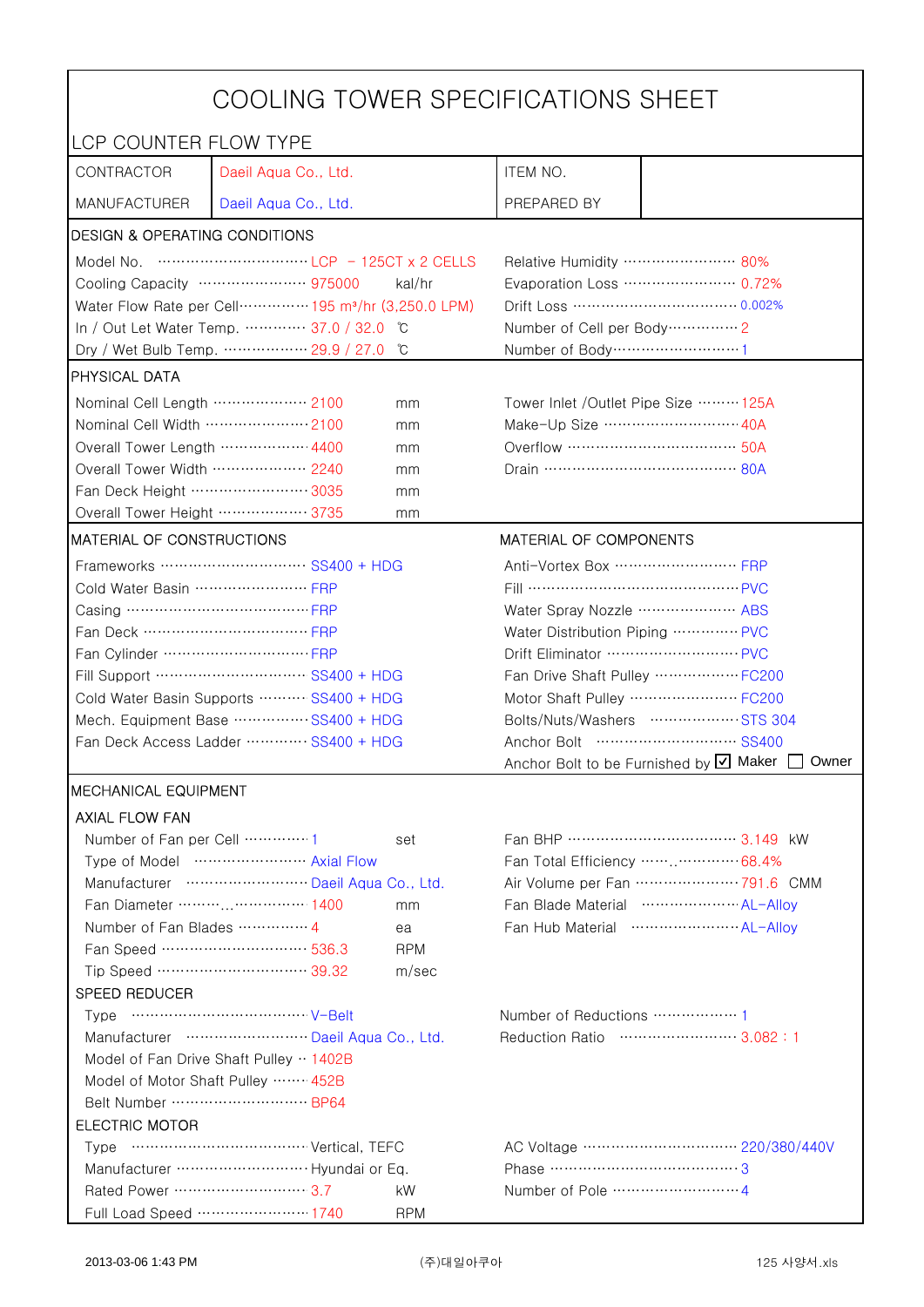| COOLING TOWER SPECIFICATIONS SHEET       |                                                                                                                                                                                                                                                                                                                                      |                                |                                                    |                                                       |  |
|------------------------------------------|--------------------------------------------------------------------------------------------------------------------------------------------------------------------------------------------------------------------------------------------------------------------------------------------------------------------------------------|--------------------------------|----------------------------------------------------|-------------------------------------------------------|--|
| LCP COUNTER FLOW TYPE                    |                                                                                                                                                                                                                                                                                                                                      |                                |                                                    |                                                       |  |
| CONTRACTOR                               | Daeil Aqua Co., Ltd.                                                                                                                                                                                                                                                                                                                 |                                | ITEM NO.                                           |                                                       |  |
| <b>MANUFACTURER</b>                      | Daeil Aqua Co., Ltd.                                                                                                                                                                                                                                                                                                                 |                                | PREPARED BY                                        |                                                       |  |
| <b>DESIGN &amp; OPERATING CONDITIONS</b> |                                                                                                                                                                                                                                                                                                                                      |                                |                                                    |                                                       |  |
|                                          | Model No. $\cdots$ $\cdots$ $\cdots$ $\cdots$ $\cdots$ $\cdots$ $\cdots$ $\cdots$ $\cdots$ $\cdots$ $\cdots$ $\cdots$ $\cdots$ $\cdots$ $\cdots$ $\cdots$ $\cdots$ $\cdots$ $\cdots$ $\cdots$ $\cdots$ $\cdots$ $\cdots$ $\cdots$ $\cdots$ $\cdots$ $\cdots$ $\cdots$ $\cdots$ $\cdots$ $\cdots$ $\cdots$ $\cdots$ $\cdots$ $\cdots$ |                                | Relative Humidity …………………… 80%                     |                                                       |  |
|                                          | Cooling Capacity ………………… 1462500                                                                                                                                                                                                                                                                                                     | kal/hr                         | Evaporation Loss …………………… 0.72%                    |                                                       |  |
|                                          | Water Flow Rate per Cell ·············· 292.5 m <sup>3</sup> /hr (4,875.0 LPM)                                                                                                                                                                                                                                                       |                                |                                                    |                                                       |  |
|                                          | In / Out Let Water Temp.  37.0 / 32.0                                                                                                                                                                                                                                                                                                | C °                            | Number of Cell per Body ················ 3         |                                                       |  |
|                                          | Dry / Wet Bulb Temp.  29.9 / 27.0                                                                                                                                                                                                                                                                                                    | °C                             | Number of Body ··································1 |                                                       |  |
| <b>PHYSICAL DATA</b>                     |                                                                                                                                                                                                                                                                                                                                      |                                |                                                    |                                                       |  |
| Nominal Cell Length  2100                |                                                                                                                                                                                                                                                                                                                                      | mm                             | Tower Inlet /Outlet Pipe Size ……… 125A             |                                                       |  |
| Nominal Cell Width 2100                  |                                                                                                                                                                                                                                                                                                                                      | mm                             | Make-Up Size ······························ 40A    |                                                       |  |
| Overall Tower Length ……………… 6600         |                                                                                                                                                                                                                                                                                                                                      | mm                             | Overflow …………………………… 50A                           |                                                       |  |
| Overall Tower Width  2240                |                                                                                                                                                                                                                                                                                                                                      | mm                             |                                                    |                                                       |  |
| Fan Deck Height …………………… 3115            |                                                                                                                                                                                                                                                                                                                                      | mm                             |                                                    |                                                       |  |
| Overall Tower Height ……………… 3815         |                                                                                                                                                                                                                                                                                                                                      | mm                             |                                                    |                                                       |  |
| MATERIAL OF CONSTRUCTIONS                |                                                                                                                                                                                                                                                                                                                                      |                                | MATERIAL OF COMPONENTS                             |                                                       |  |
|                                          | Frameworks  SS400 + HDG                                                                                                                                                                                                                                                                                                              |                                | Anti-Vortex Box …………………… FRP                       |                                                       |  |
| Cold Water Basin  FRP                    |                                                                                                                                                                                                                                                                                                                                      |                                | Fill …………………………………… PVC                            |                                                       |  |
| Casing …………………………………… FRP                |                                                                                                                                                                                                                                                                                                                                      |                                | Water Spray Nozzle ………………… ABS                     |                                                       |  |
| Fan Deck …………………………… FRP                 |                                                                                                                                                                                                                                                                                                                                      | Water Distribution Piping  PVC |                                                    |                                                       |  |
|                                          |                                                                                                                                                                                                                                                                                                                                      |                                |                                                    |                                                       |  |
|                                          | Fill Support ………………………… SS400 + HDG                                                                                                                                                                                                                                                                                                  |                                | Fan Drive Shaft Pulley  FC200                      |                                                       |  |
| Cold Water Basin Supports  SS400 + HDG   |                                                                                                                                                                                                                                                                                                                                      |                                | Motor Shaft Pulley  FC200                          |                                                       |  |
| Mech. Equipment Base  SS400 + HDG        |                                                                                                                                                                                                                                                                                                                                      |                                | Bolts/Nuts/Washers  STS 304                        |                                                       |  |
| Fan Deck Access Ladder ………… SS400 + HDG  |                                                                                                                                                                                                                                                                                                                                      | Owner                          |                                                    |                                                       |  |
| Anchor Bolt to be Furnished by Ø Maker [ |                                                                                                                                                                                                                                                                                                                                      |                                |                                                    |                                                       |  |
| <b>IMECHANICAL EQUIPMENT</b>             |                                                                                                                                                                                                                                                                                                                                      |                                |                                                    |                                                       |  |
| <b>AXIAL FLOW FAN</b>                    |                                                                                                                                                                                                                                                                                                                                      |                                |                                                    | Fan BHP ……………………………… 3.149 kW                         |  |
| Number of Fan per Cell  1                | Type of Model  Axial Flow                                                                                                                                                                                                                                                                                                            | set                            |                                                    | Fan Total Efficiency  68.4%                           |  |
|                                          | Manufacturer  Daeil Aqua Co., Ltd.                                                                                                                                                                                                                                                                                                   |                                |                                                    | Air Volume per Fan ························ 791.6 CMM |  |
|                                          | Fan Diameter ……… 1400                                                                                                                                                                                                                                                                                                                | mm                             |                                                    | Fan Blade Material  AL-Alloy                          |  |
| Number of Fan Blades  4                  |                                                                                                                                                                                                                                                                                                                                      | ea                             |                                                    | Fan Hub Material ·························· AL-Allov  |  |
|                                          | Fan Speed ………………………… 536.3                                                                                                                                                                                                                                                                                                           | <b>RPM</b>                     |                                                    |                                                       |  |
|                                          | Tip Speed ………………………… 39.32                                                                                                                                                                                                                                                                                                           | m/sec                          |                                                    |                                                       |  |
| <b>SPEED REDUCER</b>                     |                                                                                                                                                                                                                                                                                                                                      |                                |                                                    |                                                       |  |
|                                          |                                                                                                                                                                                                                                                                                                                                      |                                | Number of Reductions  1                            |                                                       |  |
| Manufacturer  Daeil Aqua Co., Ltd.       |                                                                                                                                                                                                                                                                                                                                      |                                | Reduction Ratio …………………… 3.082:1                   |                                                       |  |
| Model of Fan Drive Shaft Pulley  1402B   |                                                                                                                                                                                                                                                                                                                                      |                                |                                                    |                                                       |  |
| Model of Motor Shaft Pulley  452B        |                                                                                                                                                                                                                                                                                                                                      |                                |                                                    |                                                       |  |
| Belt Number  BP64                        |                                                                                                                                                                                                                                                                                                                                      |                                |                                                    |                                                       |  |
| <b>ELECTRIC MOTOR</b>                    |                                                                                                                                                                                                                                                                                                                                      |                                |                                                    |                                                       |  |
|                                          |                                                                                                                                                                                                                                                                                                                                      |                                |                                                    |                                                       |  |
|                                          |                                                                                                                                                                                                                                                                                                                                      |                                |                                                    |                                                       |  |
| Rated Power ………………………… 3.7               |                                                                                                                                                                                                                                                                                                                                      | kW                             |                                                    |                                                       |  |
|                                          | Full Load Speed ………………… 1740                                                                                                                                                                                                                                                                                                         | <b>RPM</b>                     |                                                    |                                                       |  |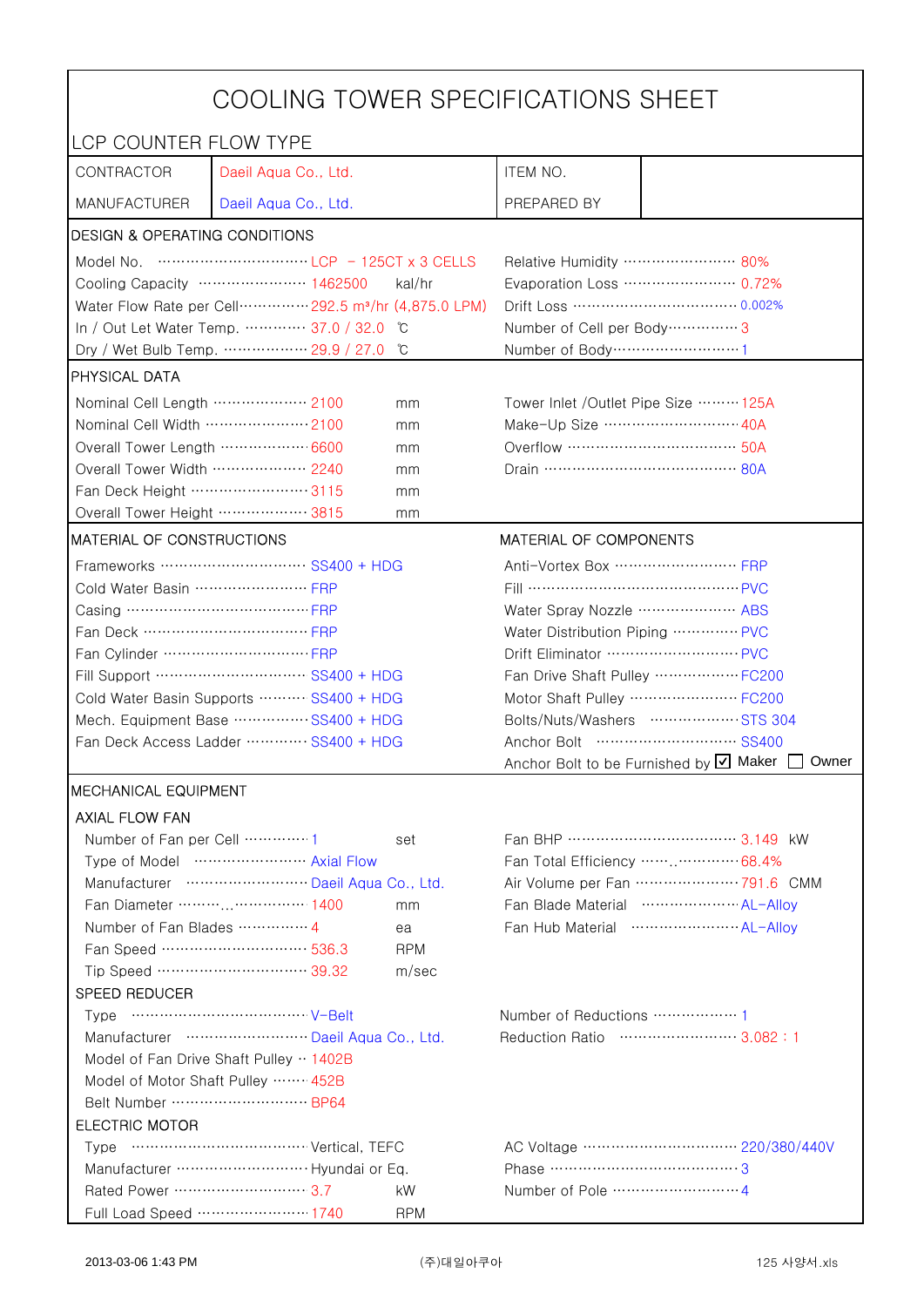| COOLING TOWER SPECIFICATIONS SHEET       |                                                                               |                         |                                                             |  |  |
|------------------------------------------|-------------------------------------------------------------------------------|-------------------------|-------------------------------------------------------------|--|--|
| LCP COUNTER FLOW TYPE                    |                                                                               |                         |                                                             |  |  |
| CONTRACTOR                               | Daeil Aqua Co., Ltd.                                                          | ITEM NO.                |                                                             |  |  |
| <b>MANUFACTURER</b>                      | Daeil Aqua Co., Ltd.                                                          | PREPARED BY             |                                                             |  |  |
| <b>DESIGN &amp; OPERATING CONDITIONS</b> |                                                                               |                         |                                                             |  |  |
|                                          |                                                                               |                         | Relative Humidity …………………… 80%                              |  |  |
|                                          | Cooling Capacity ………………… 1950000<br>kal/hr                                    |                         | Evaporation Loss ………………… 0.72%                              |  |  |
|                                          | Water Flow Rate per Cell ··············· 390 m <sup>3</sup> /hr (6,500.0 LPM) |                         |                                                             |  |  |
|                                          | In / Out Let Water Temp.  37.0 / 32.0 °C                                      |                         | Number of Cell per Body ··············· 4                   |  |  |
|                                          | Dry / Wet Bulb Temp.  29.9 / 27.0<br>°C                                       |                         | Number of Body ·······························1             |  |  |
| <b>PHYSICAL DATA</b>                     |                                                                               |                         |                                                             |  |  |
| Nominal Cell Length ……………… 2100          | mm                                                                            |                         | Tower Inlet /Outlet Pipe Size  125A                         |  |  |
| Nominal Cell Width 2100                  | mm                                                                            |                         | Make-Up Size ……………………… 40A                                  |  |  |
| Overall Tower Length ……………… 8800         | mm                                                                            |                         |                                                             |  |  |
| Overall Tower Width  2240                | mm                                                                            |                         |                                                             |  |  |
| Fan Deck Height …………………… 3215            | mm                                                                            |                         |                                                             |  |  |
| Overall Tower Height ……………… 3915         | mm                                                                            |                         |                                                             |  |  |
| MATERIAL OF CONSTRUCTIONS                |                                                                               | MATERIAL OF COMPONENTS  |                                                             |  |  |
|                                          | Frameworks ………………………… SS400 + HDG                                             |                         | Anti-Vortex Box …………………… FRP                                |  |  |
| Cold Water Basin  FRP                    |                                                                               |                         |                                                             |  |  |
| Casing …………………………………… FRP                |                                                                               |                         | Water Spray Nozzle  ABS                                     |  |  |
| Fan Deck …………………………… FRP                 |                                                                               |                         | Water Distribution Piping  PVC                              |  |  |
|                                          |                                                                               |                         | Drift Eliminator  PVC                                       |  |  |
|                                          | Fill Support ………………………… SS400 + HDG                                           |                         | Fan Drive Shaft Pulley  FC200                               |  |  |
|                                          | Cold Water Basin Supports  SS400 + HDG                                        |                         | Motor Shaft Pulley  FC200                                   |  |  |
| Mech. Equipment Base SS400 + HDG         |                                                                               |                         | Bolts/Nuts/Washers  STS 304                                 |  |  |
| Fan Deck Access Ladder ………… SS400 + HDG  |                                                                               |                         | Anchor Bolt to be Furnished by $\boxtimes$ Maker [<br>Owner |  |  |
|                                          | <b>IMECHANICAL EQUIPMENT</b>                                                  |                         |                                                             |  |  |
| <b>AXIAL FLOW FAN</b>                    |                                                                               |                         |                                                             |  |  |
| Number of Fan per Cell 1                 | set                                                                           |                         |                                                             |  |  |
|                                          | Type of Model  Axial Flow                                                     |                         | Fan Total Efficiency  68.4%                                 |  |  |
|                                          | Manufacturer  Daeil Aqua Co., Ltd.                                            |                         | Air Volume per Fan ························ 791.6 CMM       |  |  |
| Fan Diameter …………………… 1400<br>mm         |                                                                               |                         | Fan Blade Material  AL-Alloy                                |  |  |
| Number of Fan Blades …………… 4             | ea                                                                            |                         |                                                             |  |  |
|                                          | Fan Speed ………………………… 536.3<br><b>RPM</b>                                      |                         |                                                             |  |  |
|                                          | Tip Speed ………………………… 39.32<br>m/sec                                           |                         |                                                             |  |  |
| SPEED REDUCER                            |                                                                               |                         |                                                             |  |  |
|                                          |                                                                               | Number of Reductions  1 |                                                             |  |  |
|                                          | Manufacturer  Daeil Aqua Co., Ltd.                                            |                         | Reduction Ratio …………………… 3.082:1                            |  |  |
| Model of Fan Drive Shaft Pulley  1402B   |                                                                               |                         |                                                             |  |  |
| Model of Motor Shaft Pulley  452B        |                                                                               |                         |                                                             |  |  |
|                                          |                                                                               |                         |                                                             |  |  |
| <b>ELECTRIC MOTOR</b>                    |                                                                               |                         |                                                             |  |  |
|                                          |                                                                               |                         |                                                             |  |  |
|                                          |                                                                               | Phase …………………………………3    |                                                             |  |  |
|                                          | kW                                                                            |                         |                                                             |  |  |
|                                          | Full Load Speed ………………… 1740<br><b>RPM</b>                                    |                         |                                                             |  |  |